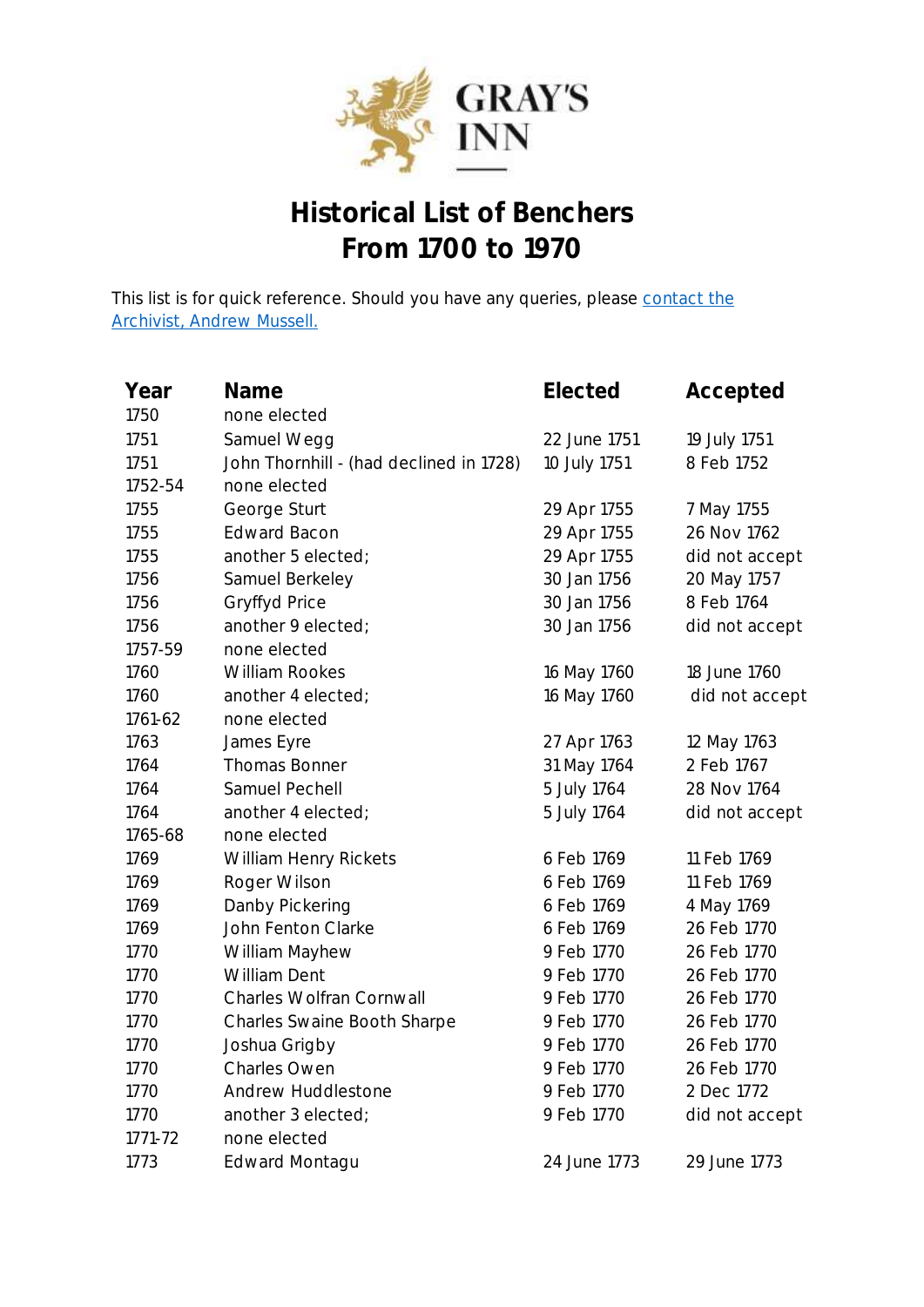| Michael Scott<br>1776<br>20 June 1776<br>13 May 1776<br>13 May 1776<br>1776<br>William Bumpsted<br>20 June 1776<br>John Sherwin<br>13 May 1776<br>1776<br>20 June 1776<br>13 May 1776<br>1776<br>Thomas Allen<br>20 June 1776<br>1776<br>another 1 elected;<br>13 May 1776<br>did not accept<br>1777-80<br>none elected<br>Alan Chambre<br>24 Jan 1781<br>31 Jan 1781<br>1781<br>Metcalfe Russell<br>1781<br>24 Jan 1781<br>31 Jan 1781<br>1781<br>Robert Burton<br>24 Jan 1781<br>31 Jan 1781<br>1781<br>Roger Pocklington - (but had vote in<br>24 Jan 1781<br>refused 11 June<br>Pension 29 June 1786)<br>1785<br>another 3 elected;<br>1781<br>24 Jan 1781<br>did not accept<br>1782-84<br>none elected<br>1785<br>John Lloyd senior<br>22 Apr 1785<br>4 May 1785<br>Thomas Chapman<br>22 Apr 1785<br>4 May 1785<br>1785<br>1785<br>another 3 elected;<br>22 Apr 1785<br>did not accept<br>1786-87<br>none elected<br>1788<br>Jeremiah Robinson<br>16 Apr 1788<br>23 May 1788<br>William Paul<br>1788<br>16 Apr 1788<br>23 May 1788<br>1788<br>Thomas Hill<br>16 Apr 1788<br>23 May 1788<br>1788<br><b>Edmund Barker</b><br>16 Apr 1788<br>23 May 1788<br>1788<br>Thomas Morgan<br>28 May 1788<br>30 May 1788<br>Nicholas Ridley<br>28 May 1788<br>30 May 1788<br>1788<br>1788<br>George Samuel Wegg<br>28 May 1788<br>30 May 1788<br>1789-92<br>none elected<br>1793<br>Oliver Dixon<br>tbe<br>4 May 1793<br>4 May 1793<br>1793<br>John Topham<br>tbe<br>1793<br>John Fisher<br>4 May 1793<br>tbe<br>1794-96<br>none elected<br>1797<br>22 Nov 1797<br>24 Jan 1798<br>Edward King<br>22 Nov 1797<br>1797<br>Henry Collingwood Selby<br>24 Jan 1798<br>1797<br>22 Nov 1797<br><b>Warcop Consett</b><br>24 Jan 1798<br>none elected<br>1798-99<br>1800<br>Henry Stebbing<br>12 Nov 1800<br>19 Nov 1800<br>1800<br>Samuel Romilly<br>12 Nov 1800<br>19 Nov 1800<br>1800<br>William Lamb<br>12 Nov 1800<br>19 Nov 1800<br>1800<br>John Matthew Greenwood<br>12 Nov 1800<br>19 Nov 1800<br>1801-03<br>none elected<br>John Knill<br>1804<br>28 Nov 1804<br>4 Dec 1804<br>1805<br>none elected<br>1806<br>Philip Dauncey<br>30 Apr 1806<br>7 May 1806<br>1807-08<br>none elected<br>John Wear<br>1809<br>7 June 1809<br>14 June 1809<br>1809<br>7 June 1809<br>Montagu Farrer Ainslie<br>14 June 1809<br>1809<br>George Sowley Holroyd<br>7 June 1809<br>14 June 1809 | 1774-75 | none elected |  |
|----------------------------------------------------------------------------------------------------------------------------------------------------------------------------------------------------------------------------------------------------------------------------------------------------------------------------------------------------------------------------------------------------------------------------------------------------------------------------------------------------------------------------------------------------------------------------------------------------------------------------------------------------------------------------------------------------------------------------------------------------------------------------------------------------------------------------------------------------------------------------------------------------------------------------------------------------------------------------------------------------------------------------------------------------------------------------------------------------------------------------------------------------------------------------------------------------------------------------------------------------------------------------------------------------------------------------------------------------------------------------------------------------------------------------------------------------------------------------------------------------------------------------------------------------------------------------------------------------------------------------------------------------------------------------------------------------------------------------------------------------------------------------------------------------------------------------------------------------------------------------------------------------------------------------------------------------------------------------------------------------------------------------------------------------------------------------------------------------------------------------------------------------------------------------------------------------------------------------------------------------------------------------------------------------------------------------------------------------------------------|---------|--------------|--|
|                                                                                                                                                                                                                                                                                                                                                                                                                                                                                                                                                                                                                                                                                                                                                                                                                                                                                                                                                                                                                                                                                                                                                                                                                                                                                                                                                                                                                                                                                                                                                                                                                                                                                                                                                                                                                                                                                                                                                                                                                                                                                                                                                                                                                                                                                                                                                                      |         |              |  |
|                                                                                                                                                                                                                                                                                                                                                                                                                                                                                                                                                                                                                                                                                                                                                                                                                                                                                                                                                                                                                                                                                                                                                                                                                                                                                                                                                                                                                                                                                                                                                                                                                                                                                                                                                                                                                                                                                                                                                                                                                                                                                                                                                                                                                                                                                                                                                                      |         |              |  |
|                                                                                                                                                                                                                                                                                                                                                                                                                                                                                                                                                                                                                                                                                                                                                                                                                                                                                                                                                                                                                                                                                                                                                                                                                                                                                                                                                                                                                                                                                                                                                                                                                                                                                                                                                                                                                                                                                                                                                                                                                                                                                                                                                                                                                                                                                                                                                                      |         |              |  |
|                                                                                                                                                                                                                                                                                                                                                                                                                                                                                                                                                                                                                                                                                                                                                                                                                                                                                                                                                                                                                                                                                                                                                                                                                                                                                                                                                                                                                                                                                                                                                                                                                                                                                                                                                                                                                                                                                                                                                                                                                                                                                                                                                                                                                                                                                                                                                                      |         |              |  |
|                                                                                                                                                                                                                                                                                                                                                                                                                                                                                                                                                                                                                                                                                                                                                                                                                                                                                                                                                                                                                                                                                                                                                                                                                                                                                                                                                                                                                                                                                                                                                                                                                                                                                                                                                                                                                                                                                                                                                                                                                                                                                                                                                                                                                                                                                                                                                                      |         |              |  |
|                                                                                                                                                                                                                                                                                                                                                                                                                                                                                                                                                                                                                                                                                                                                                                                                                                                                                                                                                                                                                                                                                                                                                                                                                                                                                                                                                                                                                                                                                                                                                                                                                                                                                                                                                                                                                                                                                                                                                                                                                                                                                                                                                                                                                                                                                                                                                                      |         |              |  |
|                                                                                                                                                                                                                                                                                                                                                                                                                                                                                                                                                                                                                                                                                                                                                                                                                                                                                                                                                                                                                                                                                                                                                                                                                                                                                                                                                                                                                                                                                                                                                                                                                                                                                                                                                                                                                                                                                                                                                                                                                                                                                                                                                                                                                                                                                                                                                                      |         |              |  |
|                                                                                                                                                                                                                                                                                                                                                                                                                                                                                                                                                                                                                                                                                                                                                                                                                                                                                                                                                                                                                                                                                                                                                                                                                                                                                                                                                                                                                                                                                                                                                                                                                                                                                                                                                                                                                                                                                                                                                                                                                                                                                                                                                                                                                                                                                                                                                                      |         |              |  |
|                                                                                                                                                                                                                                                                                                                                                                                                                                                                                                                                                                                                                                                                                                                                                                                                                                                                                                                                                                                                                                                                                                                                                                                                                                                                                                                                                                                                                                                                                                                                                                                                                                                                                                                                                                                                                                                                                                                                                                                                                                                                                                                                                                                                                                                                                                                                                                      |         |              |  |
|                                                                                                                                                                                                                                                                                                                                                                                                                                                                                                                                                                                                                                                                                                                                                                                                                                                                                                                                                                                                                                                                                                                                                                                                                                                                                                                                                                                                                                                                                                                                                                                                                                                                                                                                                                                                                                                                                                                                                                                                                                                                                                                                                                                                                                                                                                                                                                      |         |              |  |
|                                                                                                                                                                                                                                                                                                                                                                                                                                                                                                                                                                                                                                                                                                                                                                                                                                                                                                                                                                                                                                                                                                                                                                                                                                                                                                                                                                                                                                                                                                                                                                                                                                                                                                                                                                                                                                                                                                                                                                                                                                                                                                                                                                                                                                                                                                                                                                      |         |              |  |
|                                                                                                                                                                                                                                                                                                                                                                                                                                                                                                                                                                                                                                                                                                                                                                                                                                                                                                                                                                                                                                                                                                                                                                                                                                                                                                                                                                                                                                                                                                                                                                                                                                                                                                                                                                                                                                                                                                                                                                                                                                                                                                                                                                                                                                                                                                                                                                      |         |              |  |
|                                                                                                                                                                                                                                                                                                                                                                                                                                                                                                                                                                                                                                                                                                                                                                                                                                                                                                                                                                                                                                                                                                                                                                                                                                                                                                                                                                                                                                                                                                                                                                                                                                                                                                                                                                                                                                                                                                                                                                                                                                                                                                                                                                                                                                                                                                                                                                      |         |              |  |
|                                                                                                                                                                                                                                                                                                                                                                                                                                                                                                                                                                                                                                                                                                                                                                                                                                                                                                                                                                                                                                                                                                                                                                                                                                                                                                                                                                                                                                                                                                                                                                                                                                                                                                                                                                                                                                                                                                                                                                                                                                                                                                                                                                                                                                                                                                                                                                      |         |              |  |
|                                                                                                                                                                                                                                                                                                                                                                                                                                                                                                                                                                                                                                                                                                                                                                                                                                                                                                                                                                                                                                                                                                                                                                                                                                                                                                                                                                                                                                                                                                                                                                                                                                                                                                                                                                                                                                                                                                                                                                                                                                                                                                                                                                                                                                                                                                                                                                      |         |              |  |
|                                                                                                                                                                                                                                                                                                                                                                                                                                                                                                                                                                                                                                                                                                                                                                                                                                                                                                                                                                                                                                                                                                                                                                                                                                                                                                                                                                                                                                                                                                                                                                                                                                                                                                                                                                                                                                                                                                                                                                                                                                                                                                                                                                                                                                                                                                                                                                      |         |              |  |
|                                                                                                                                                                                                                                                                                                                                                                                                                                                                                                                                                                                                                                                                                                                                                                                                                                                                                                                                                                                                                                                                                                                                                                                                                                                                                                                                                                                                                                                                                                                                                                                                                                                                                                                                                                                                                                                                                                                                                                                                                                                                                                                                                                                                                                                                                                                                                                      |         |              |  |
|                                                                                                                                                                                                                                                                                                                                                                                                                                                                                                                                                                                                                                                                                                                                                                                                                                                                                                                                                                                                                                                                                                                                                                                                                                                                                                                                                                                                                                                                                                                                                                                                                                                                                                                                                                                                                                                                                                                                                                                                                                                                                                                                                                                                                                                                                                                                                                      |         |              |  |
|                                                                                                                                                                                                                                                                                                                                                                                                                                                                                                                                                                                                                                                                                                                                                                                                                                                                                                                                                                                                                                                                                                                                                                                                                                                                                                                                                                                                                                                                                                                                                                                                                                                                                                                                                                                                                                                                                                                                                                                                                                                                                                                                                                                                                                                                                                                                                                      |         |              |  |
|                                                                                                                                                                                                                                                                                                                                                                                                                                                                                                                                                                                                                                                                                                                                                                                                                                                                                                                                                                                                                                                                                                                                                                                                                                                                                                                                                                                                                                                                                                                                                                                                                                                                                                                                                                                                                                                                                                                                                                                                                                                                                                                                                                                                                                                                                                                                                                      |         |              |  |
|                                                                                                                                                                                                                                                                                                                                                                                                                                                                                                                                                                                                                                                                                                                                                                                                                                                                                                                                                                                                                                                                                                                                                                                                                                                                                                                                                                                                                                                                                                                                                                                                                                                                                                                                                                                                                                                                                                                                                                                                                                                                                                                                                                                                                                                                                                                                                                      |         |              |  |
|                                                                                                                                                                                                                                                                                                                                                                                                                                                                                                                                                                                                                                                                                                                                                                                                                                                                                                                                                                                                                                                                                                                                                                                                                                                                                                                                                                                                                                                                                                                                                                                                                                                                                                                                                                                                                                                                                                                                                                                                                                                                                                                                                                                                                                                                                                                                                                      |         |              |  |
|                                                                                                                                                                                                                                                                                                                                                                                                                                                                                                                                                                                                                                                                                                                                                                                                                                                                                                                                                                                                                                                                                                                                                                                                                                                                                                                                                                                                                                                                                                                                                                                                                                                                                                                                                                                                                                                                                                                                                                                                                                                                                                                                                                                                                                                                                                                                                                      |         |              |  |
|                                                                                                                                                                                                                                                                                                                                                                                                                                                                                                                                                                                                                                                                                                                                                                                                                                                                                                                                                                                                                                                                                                                                                                                                                                                                                                                                                                                                                                                                                                                                                                                                                                                                                                                                                                                                                                                                                                                                                                                                                                                                                                                                                                                                                                                                                                                                                                      |         |              |  |
|                                                                                                                                                                                                                                                                                                                                                                                                                                                                                                                                                                                                                                                                                                                                                                                                                                                                                                                                                                                                                                                                                                                                                                                                                                                                                                                                                                                                                                                                                                                                                                                                                                                                                                                                                                                                                                                                                                                                                                                                                                                                                                                                                                                                                                                                                                                                                                      |         |              |  |
|                                                                                                                                                                                                                                                                                                                                                                                                                                                                                                                                                                                                                                                                                                                                                                                                                                                                                                                                                                                                                                                                                                                                                                                                                                                                                                                                                                                                                                                                                                                                                                                                                                                                                                                                                                                                                                                                                                                                                                                                                                                                                                                                                                                                                                                                                                                                                                      |         |              |  |
|                                                                                                                                                                                                                                                                                                                                                                                                                                                                                                                                                                                                                                                                                                                                                                                                                                                                                                                                                                                                                                                                                                                                                                                                                                                                                                                                                                                                                                                                                                                                                                                                                                                                                                                                                                                                                                                                                                                                                                                                                                                                                                                                                                                                                                                                                                                                                                      |         |              |  |
|                                                                                                                                                                                                                                                                                                                                                                                                                                                                                                                                                                                                                                                                                                                                                                                                                                                                                                                                                                                                                                                                                                                                                                                                                                                                                                                                                                                                                                                                                                                                                                                                                                                                                                                                                                                                                                                                                                                                                                                                                                                                                                                                                                                                                                                                                                                                                                      |         |              |  |
|                                                                                                                                                                                                                                                                                                                                                                                                                                                                                                                                                                                                                                                                                                                                                                                                                                                                                                                                                                                                                                                                                                                                                                                                                                                                                                                                                                                                                                                                                                                                                                                                                                                                                                                                                                                                                                                                                                                                                                                                                                                                                                                                                                                                                                                                                                                                                                      |         |              |  |
|                                                                                                                                                                                                                                                                                                                                                                                                                                                                                                                                                                                                                                                                                                                                                                                                                                                                                                                                                                                                                                                                                                                                                                                                                                                                                                                                                                                                                                                                                                                                                                                                                                                                                                                                                                                                                                                                                                                                                                                                                                                                                                                                                                                                                                                                                                                                                                      |         |              |  |
|                                                                                                                                                                                                                                                                                                                                                                                                                                                                                                                                                                                                                                                                                                                                                                                                                                                                                                                                                                                                                                                                                                                                                                                                                                                                                                                                                                                                                                                                                                                                                                                                                                                                                                                                                                                                                                                                                                                                                                                                                                                                                                                                                                                                                                                                                                                                                                      |         |              |  |
|                                                                                                                                                                                                                                                                                                                                                                                                                                                                                                                                                                                                                                                                                                                                                                                                                                                                                                                                                                                                                                                                                                                                                                                                                                                                                                                                                                                                                                                                                                                                                                                                                                                                                                                                                                                                                                                                                                                                                                                                                                                                                                                                                                                                                                                                                                                                                                      |         |              |  |
|                                                                                                                                                                                                                                                                                                                                                                                                                                                                                                                                                                                                                                                                                                                                                                                                                                                                                                                                                                                                                                                                                                                                                                                                                                                                                                                                                                                                                                                                                                                                                                                                                                                                                                                                                                                                                                                                                                                                                                                                                                                                                                                                                                                                                                                                                                                                                                      |         |              |  |
|                                                                                                                                                                                                                                                                                                                                                                                                                                                                                                                                                                                                                                                                                                                                                                                                                                                                                                                                                                                                                                                                                                                                                                                                                                                                                                                                                                                                                                                                                                                                                                                                                                                                                                                                                                                                                                                                                                                                                                                                                                                                                                                                                                                                                                                                                                                                                                      |         |              |  |
|                                                                                                                                                                                                                                                                                                                                                                                                                                                                                                                                                                                                                                                                                                                                                                                                                                                                                                                                                                                                                                                                                                                                                                                                                                                                                                                                                                                                                                                                                                                                                                                                                                                                                                                                                                                                                                                                                                                                                                                                                                                                                                                                                                                                                                                                                                                                                                      |         |              |  |
|                                                                                                                                                                                                                                                                                                                                                                                                                                                                                                                                                                                                                                                                                                                                                                                                                                                                                                                                                                                                                                                                                                                                                                                                                                                                                                                                                                                                                                                                                                                                                                                                                                                                                                                                                                                                                                                                                                                                                                                                                                                                                                                                                                                                                                                                                                                                                                      |         |              |  |
|                                                                                                                                                                                                                                                                                                                                                                                                                                                                                                                                                                                                                                                                                                                                                                                                                                                                                                                                                                                                                                                                                                                                                                                                                                                                                                                                                                                                                                                                                                                                                                                                                                                                                                                                                                                                                                                                                                                                                                                                                                                                                                                                                                                                                                                                                                                                                                      |         |              |  |
|                                                                                                                                                                                                                                                                                                                                                                                                                                                                                                                                                                                                                                                                                                                                                                                                                                                                                                                                                                                                                                                                                                                                                                                                                                                                                                                                                                                                                                                                                                                                                                                                                                                                                                                                                                                                                                                                                                                                                                                                                                                                                                                                                                                                                                                                                                                                                                      |         |              |  |
|                                                                                                                                                                                                                                                                                                                                                                                                                                                                                                                                                                                                                                                                                                                                                                                                                                                                                                                                                                                                                                                                                                                                                                                                                                                                                                                                                                                                                                                                                                                                                                                                                                                                                                                                                                                                                                                                                                                                                                                                                                                                                                                                                                                                                                                                                                                                                                      |         |              |  |
|                                                                                                                                                                                                                                                                                                                                                                                                                                                                                                                                                                                                                                                                                                                                                                                                                                                                                                                                                                                                                                                                                                                                                                                                                                                                                                                                                                                                                                                                                                                                                                                                                                                                                                                                                                                                                                                                                                                                                                                                                                                                                                                                                                                                                                                                                                                                                                      |         |              |  |
|                                                                                                                                                                                                                                                                                                                                                                                                                                                                                                                                                                                                                                                                                                                                                                                                                                                                                                                                                                                                                                                                                                                                                                                                                                                                                                                                                                                                                                                                                                                                                                                                                                                                                                                                                                                                                                                                                                                                                                                                                                                                                                                                                                                                                                                                                                                                                                      |         |              |  |
|                                                                                                                                                                                                                                                                                                                                                                                                                                                                                                                                                                                                                                                                                                                                                                                                                                                                                                                                                                                                                                                                                                                                                                                                                                                                                                                                                                                                                                                                                                                                                                                                                                                                                                                                                                                                                                                                                                                                                                                                                                                                                                                                                                                                                                                                                                                                                                      |         |              |  |
|                                                                                                                                                                                                                                                                                                                                                                                                                                                                                                                                                                                                                                                                                                                                                                                                                                                                                                                                                                                                                                                                                                                                                                                                                                                                                                                                                                                                                                                                                                                                                                                                                                                                                                                                                                                                                                                                                                                                                                                                                                                                                                                                                                                                                                                                                                                                                                      |         |              |  |
|                                                                                                                                                                                                                                                                                                                                                                                                                                                                                                                                                                                                                                                                                                                                                                                                                                                                                                                                                                                                                                                                                                                                                                                                                                                                                                                                                                                                                                                                                                                                                                                                                                                                                                                                                                                                                                                                                                                                                                                                                                                                                                                                                                                                                                                                                                                                                                      |         |              |  |
|                                                                                                                                                                                                                                                                                                                                                                                                                                                                                                                                                                                                                                                                                                                                                                                                                                                                                                                                                                                                                                                                                                                                                                                                                                                                                                                                                                                                                                                                                                                                                                                                                                                                                                                                                                                                                                                                                                                                                                                                                                                                                                                                                                                                                                                                                                                                                                      |         |              |  |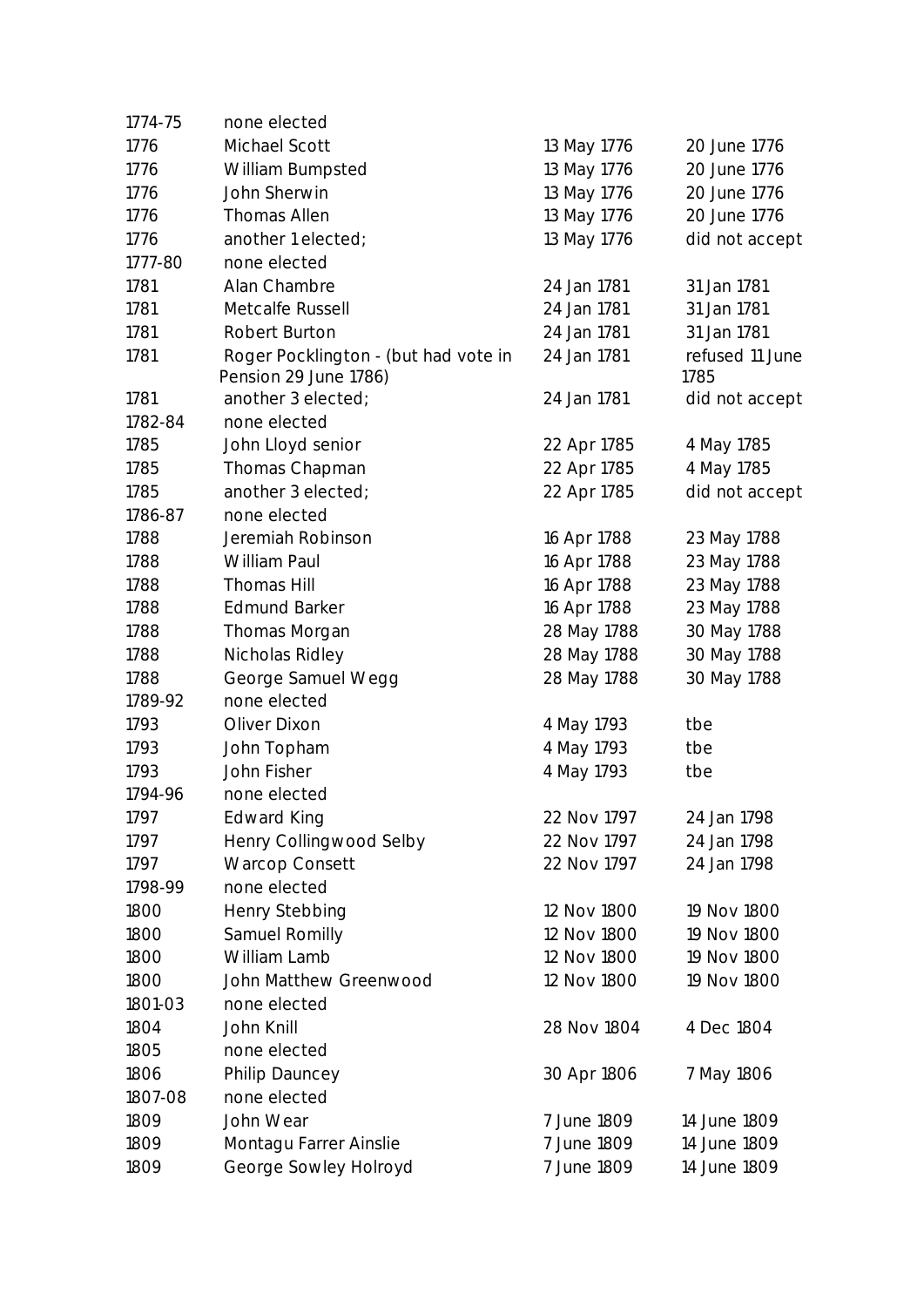| 1809    | Isaac Espinasse             | 7 June 1809  | 14 June 1809   |
|---------|-----------------------------|--------------|----------------|
| 1809    | <b>Edward Christian</b>     | 7 June 1809  | 14 June 1809   |
| 1810-12 | none elected                |              |                |
| 1813    | John Bell                   | 10 Feb 1813  | 27 Feb 1813    |
| 1813    | William Sheldon             | 10 Feb 1813  | 27 Feb 1813    |
| 1813    | John King                   | 10 Feb 1813  | 5 May 1813     |
| 1814-15 | none elected                |              |                |
| 1816    | <b>Stephen Gaselee</b>      | 22 May 1816  | 19 June 1816   |
| 1816    | John Williamson             | 22 May 1816  | 19 June 1816   |
| 1816    | another 1 elected;          | 22 May 1816  | did not accept |
| 1816    | William David Evans         | 26 June 1816 | 10 July 1816   |
| 1816    | Joseph Smith                | 26 June 1816 | 10 July 1816   |
| 1817    | none elected                |              |                |
| 1818    | George Heald                | 11 Nov 1818  | 14 Nov 1818    |
| 1819    | John Whishaw                | 18 Nov 1819  | 26 Jan 1820    |
| 1819    | another 2 elected           | 18 Nov 1819  | did not accept |
| 1820    | none elected                |              |                |
| 1821    | Henry Sockett               | 10 Feb 1821  | 9 May 1821     |
| 1821    | Lockhart Johnstone          | 10 Feb 1821  | 9 May 1821     |
| 1821    | Francis Maude               | 10 Feb 1821  | 9 May 1821     |
| 1821    | another 2 elected           | 10 Feb 1821  | did not accept |
| 1822-24 | none elected                |              |                |
| 1825    | Thomas William Carr         | 9 Nov 1825   | 26 Nov 1825    |
| 1825    | George Wailes               | 9 Nov 1825   | 26 Nov 1825    |
| 1825    | Herbert Jenner              | 9 Nov 1825   | 26 Nov 1825    |
| 1825    | another 1 elected           | 9 Nov 1825   | did not accept |
| 1826-28 | none elected                |              |                |
| 1829    | John Palfrey Burrell        | 20 May 1829  | 29 May 1829    |
| 1829    | Sir William Anglin Scarlett | 20 May 1829  | 29 May 1829    |
| 1829    | Thomas Parker               | 20 May 1829  | 29 May 1829    |
| 1829    | John Perry                  | 20 May 1829  | 29 May 1829    |
| 1829    | Francis Whitmarsh           | 20 May 1829  | 29 May 1829    |
| 1829    | another 1 elected           | 20 May 1829  | declined       |
| 1830-33 | none elected                |              |                |
| 1834    | Robert Bayley or Bayly      | 4 June 1834  | 11 June 1834   |
| 1834    | Thomas James                | 4 June 1834  | 11 June 1834   |
| 1834    | George Long                 | 4 June 1834  | 11 June 1834   |
| 1834    | another 2 elected           | 4 June 1834  | declined       |
| 1835-36 | none elected                |              |                |
| 1837    | Henry Edgell                | 26 Apr 1837  | 3 May 1837     |
| 1837    | Robert Greene Bradley       | 26 Apr 1837  | 3 May 1837     |
| 1837    | John Godfrey Teed           | 26 Apr 1837  | 3 May 1837     |
| 1837    | Thomas Greenwood            | 26 Apr 1837  | 6 May 1837     |
| 1838-40 | none elected                |              |                |
| 1841    | Thomas Greene               | 21 Apr 1841  | 28 Apr 1841    |
| 1841    | Archer Ryland               | 21 Apr 1841  | 28 Apr 1841    |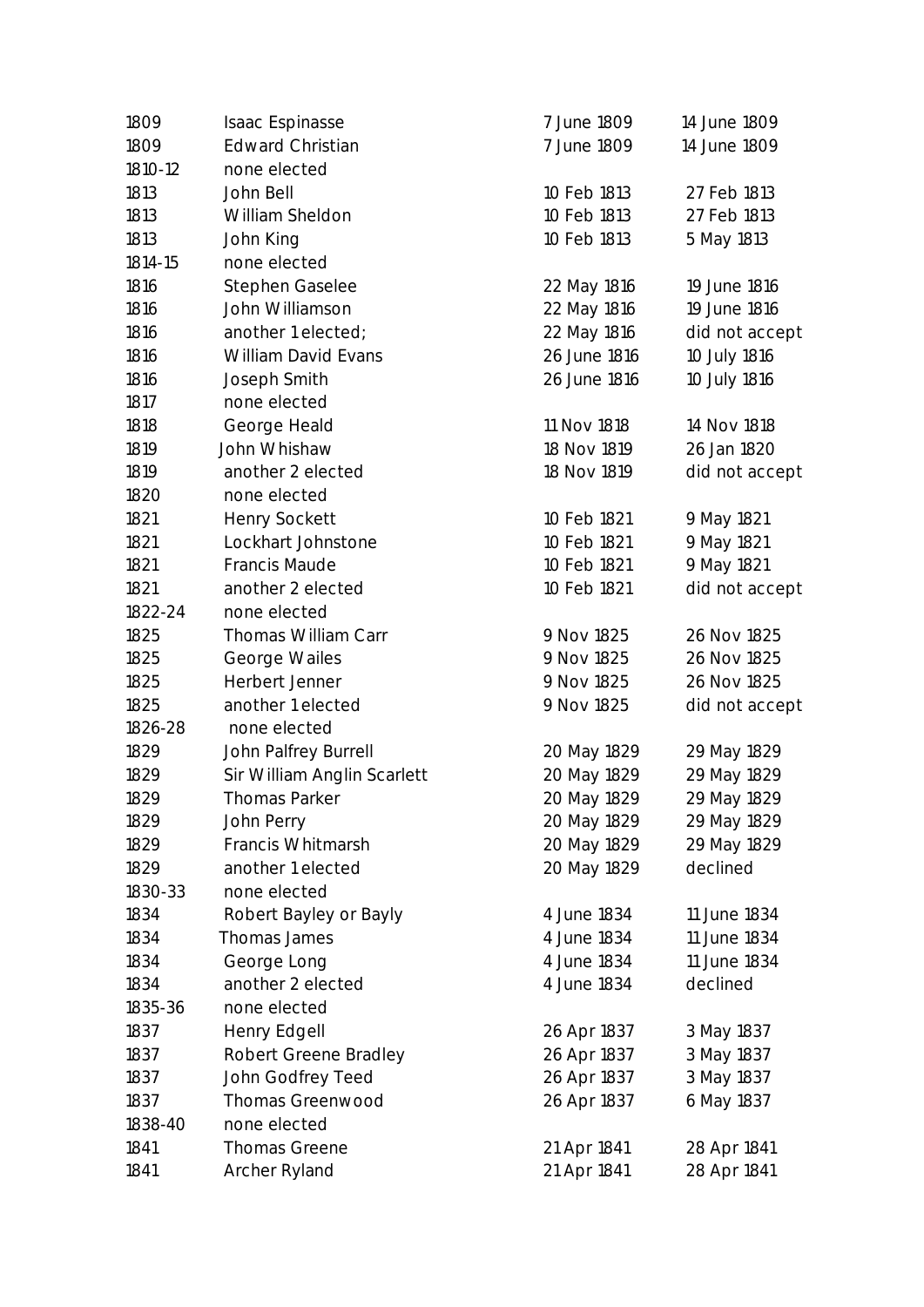| 1841    | <b>Thomas Purvis</b>              | 21 Apr 1841  | 28 Apr 1841 |
|---------|-----------------------------------|--------------|-------------|
| 1841    | Samuel Turner                     | 21 Apr 1841  | 28 Apr 1841 |
| 1842    | none elected                      |              |             |
| 1843    | John Romilly                      | 13 Dec 1843  | 17 Jan 1844 |
| 1844-46 | none elected                      |              |             |
| 1847    | <b>Thomas Chandless</b>           | 5 May 1847   | 26 May 1847 |
| 1847    | William Jope                      | 5 May 1847   | 26 May 1847 |
| 1847    | Henry Tennant                     | 5 May 1847   | 26 May 1847 |
| 1847    | another 2 elected                 | 5 May 1847   | declined    |
| 1848-49 | none elected                      |              |             |
| 1850    | William John Broderip             | 30 Jan 1850  | 17 Apr 1850 |
| 1850    | Thomas Horncastle Marshall - (had | 30 Jan 1850  | 17 Apr 1850 |
|         | declined in 1847)                 |              |             |
| 1851    | <b>Walter Coulson</b>             | 16 July 1851 | 5 Nov 1851  |
| 1852-53 | none elected                      |              |             |
| 1854    | <b>Boyce Combe</b>                | 1 May 1854   | 10 May 1854 |
| 1854    | William Wilde                     | 1 May 1854   | 10 May 1854 |
| 1854    | Henry Belward Ray                 | 1 May 1854   | 10 May 1854 |
| 1854    | James Pulteney Barstow            | 1 May 1854   | 10 May 1854 |
| 1855-56 | none elected                      |              |             |
| 1857    | William Henry Bodkin              | 22 July 1857 | 4 Nov 1857  |
| 1857    | John Walter Huddleston            | 22 July 1857 | 4 Nov 1857  |
| 1857    | Robert Lush                       | 22 July 1857 | 4 Nov 1857  |
| 1857    | Henry Manisty                     | 22 July 1857 | 4 Nov 1857  |
| 1858-59 | none elected                      |              |             |
| 1860    | 1 elected                         | 15 Feb 1860  | declined    |
| 1860    | Archibald John Stephens           | 24 Mar 1860  | 18 Apr 1860 |
| 1861    | none elected                      |              |             |
| 1862    | William Matthewson Hindmarch      | 15 Feb 1862  | 12 Apr 1862 |
| 1862    | Thomas Southgate                  | 12 Nov 1862  | 17 Nov 1862 |
| 1863    | none elected                      |              |             |
| 1864    | [Dr] John Lee                     | 2 Nov 1864   | 9 Nov 1864  |
| 1865    | none elected                      |              |             |
| 1866    | <b>Thomas Norton</b>              | 24 Jan 1866  | 26 Jan 1866 |
| 1866    | Thomas Parker                     | 19 Dec 1866  | 16 Jan 1867 |
| 1866    | Lewin Taverner                    | 19 Dec 1866  | 16 Jan 1867 |
| 1866    | Smith Spencer Wigg                | 19 Dec 1866  | 16 Jan 1867 |
| 1866    | James Whishaw                     | 19 Dec 1866  | 16 Jan 1867 |
| 1866    | William Blount                    | 19 Dec 1866  | 16 Jan 1867 |
| 1866    | John Lawrence Tatham              | 19 Dec 1866  | 16 Jan 1867 |
| 1866    | John Bullar                       | 19 Dec 1866  | 16 Jan 867  |
| 1866    | William Mawdesley Best            | 19 Dec 1866  | 16 Jan 1867 |
| 1866    | another 1 elected                 | 19 Dec 1866  | declined    |
| 1867    | none elected                      |              |             |
| 1868    | John Archibald Russell            | 15 Apr 1868  | 22 Apr 1868 |
| 1868    | Edward Vaughan Kenealy            | 15 Apr 1868  | 22 Apr 1868 |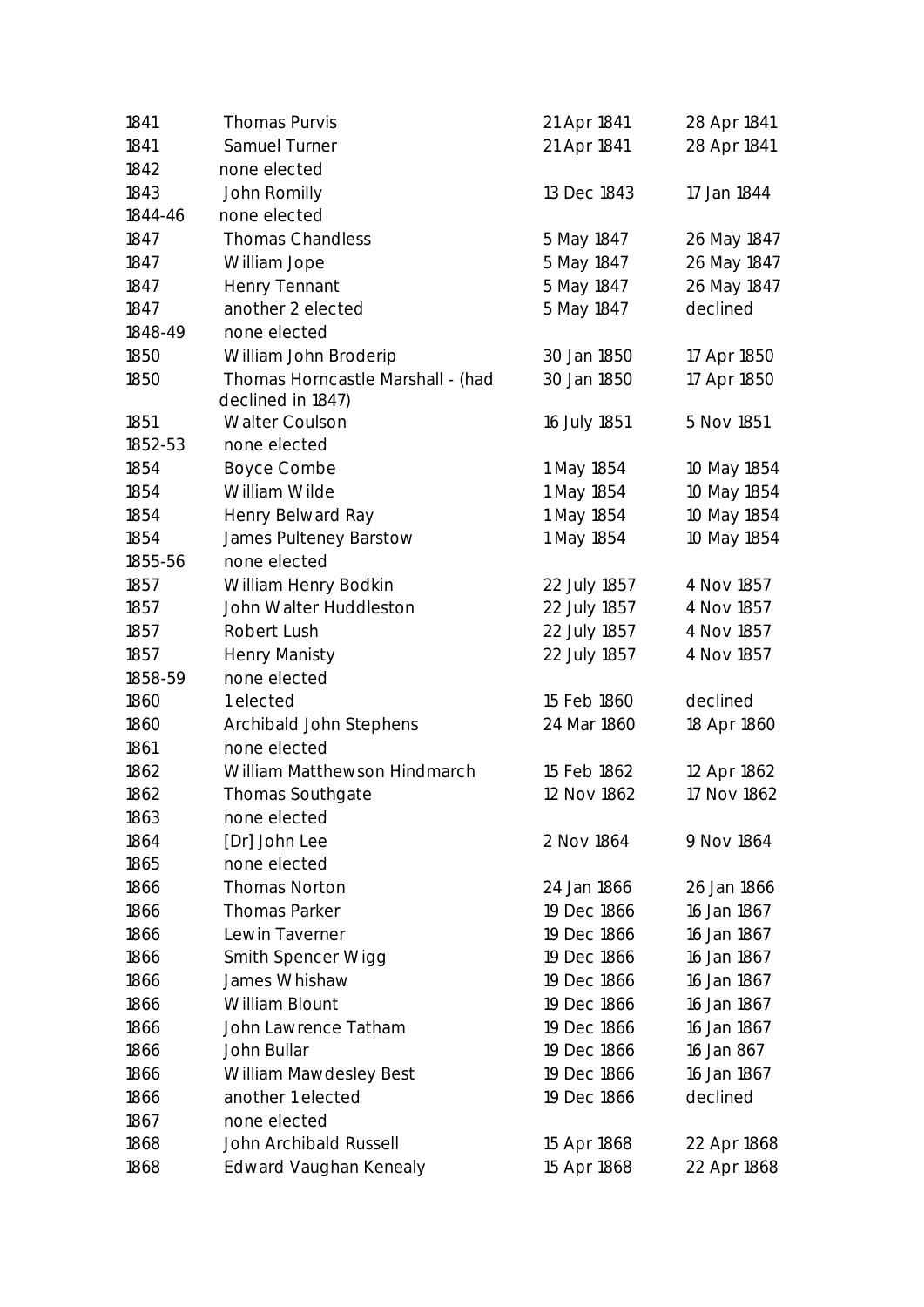| 1868    | John Holker                      | 15 Apr 1868  | 22 Apr 1868 |
|---------|----------------------------------|--------------|-------------|
| 1869    | William Cracroft Fooks           | 7 July 1869  | 3 Nov 1869  |
| 1870-73 | none elected                     |              |             |
| 1874    | Samuel Joyce                     | 19 Feb 1874  | 1 Apr 1874  |
| 1874    | John Edwards                     | 7 July 1874  | 31 Oct 1874 |
| 1874    | Aldborough Henniker              | 7 July 1874  | 31 Oct 1874 |
| 1875    | Thomas Davis Bayly               | 1 Mar 1875   | 22 Mar 1875 |
| 1875    | <b>Francis Towers Streeter</b>   | 1 Mar 1875   | 22 Mar 1875 |
| 1875    | William Peter Jolliffe           | 1 Mar 1875   | 22 Mar 1875 |
| 1875    | John Carr                        | 1 Mar 1875   | 22 Mar 1875 |
| 1875    | Joseph Arden                     | 1 Mar 1875   | 22 Mar 1875 |
| 1875    | another 1 elected                | 1 Mar 1875   | declined    |
| 1875    | Henry Griffith                   | 21 Apr 1875  | 28 Apr 1875 |
| 1876    | none elected                     |              |             |
| 1877    | Arthur John Hammond Collins      | 21 Mar 1877  | 11 Apr 1877 |
| 1877    | William St James Wheelhouse      | 21 Mar 1877  | 11 Apr 1877 |
| 1878-79 | none elected                     |              |             |
| 1880    | William Shaw                     | 28 Apr 1880  | 26 May 1880 |
| 1880    | Benjamin [Chilley Campbell] Pine | 7 May 1880   | 26 May 1880 |
| 1880    | William Brown                    | 7 May 1880   | 26 May 1880 |
| 1880    | Maurice Charles Merttins Swabey  | 7 May 1880   | 26 May 1880 |
| 1880    | George Francis                   | 7 May 1880   | 26 May 1880 |
| 1880    | Hugh Shield                      | 7 May 1880   | 26 May 1880 |
| 1880    | <b>Hugh Cowie</b>                | 7 May 1880   | 26 May 1880 |
| 1881    | <b>HRH Duke of Connaught</b>     | 4 July 1881  | 19 Apr 1882 |
| 1882    | William Bowen Rowlands           | 15 Apr 1882  | 19 Apr 1882 |
| 1883    | Thomas, Lord O'Hagan             | 21 Dec 1883  | 16 Jan 1884 |
| 1883    | John David, Lord Fitzgerald      | 21 Dec 1883  | 16 Jan 1884 |
| 1884    | Clement Alexander Middleton      | 19 Mar 1884  | 23 Apr 1884 |
| 1884    | James Shiel                      | 19 Mar 1884  | 23 Apr 1884 |
| 1884    | Arthur Beetham                   | 19 Mar 1884  | 23 Apr 1884 |
| 1884    | Hon Edward Romilly               | 19 Mar 1884  | 23 Apr 1884 |
| 1885    | none elected                     |              |             |
| 1886    | Walter David Jeremy              | 24 June 1886 | 7 July 1886 |
| 1886    | Charles Forbes                   | 24 June 1886 | 7 July 1886 |
| 1886    | Edwyn Jones                      | 24 June 1886 | 7 July 1886 |
| 1886    | John Rose                        | 24 June 1886 | 7 July 1886 |
| 1887-90 | none elected                     |              |             |
| 1891    | John Charles Lewis Coward        | 8 May 1891   | 27 May 1891 |
| 1891    | Miles Walker Mattinson           | 8 May 1891   | 27 May 1891 |
| 1891    | James Mulligan                   | 8 May 1891   | 27 May 1891 |
| 1891    | <b>Edward Henry Power</b>        | 8 May 1891   | 27 May 1891 |
| 1891    | <b>William Paterson</b>          | 8 May 1891   | 27 May 1891 |
| 1891    | another 1 elected                | 8 May 1891   | declined    |
| 1892    | none elected                     |              |             |
| 1893    | Charles Montague Lush            | 17 Nov 1893  | 13 Dec 1893 |
|         |                                  |              |             |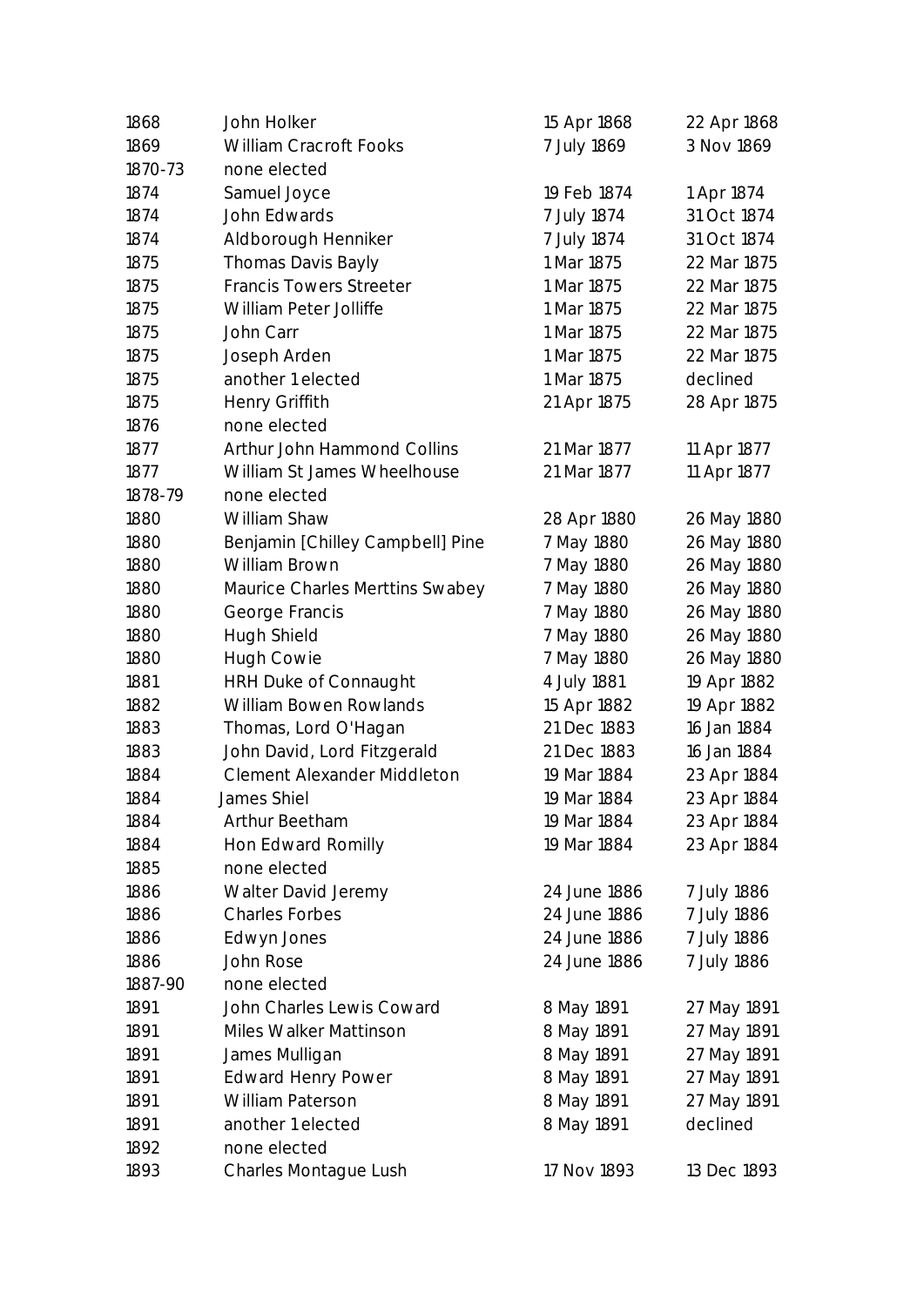| 1893    | James Francis Oswald                             | 17 Nov 1893         | 13 Dec 1893      |
|---------|--------------------------------------------------|---------------------|------------------|
| 1893    | Stuart Cunningham Macaskie                       | 17 Nov 1893         | 13 Dec 1893      |
| 1893    | <b>Charles Alfred Russell</b>                    | 17 Nov 1893         | 13 Dec 1893      |
| 1893    | Charles James Fleming                            | 17 Nov 1893         | 20 Dec 1893      |
| 1894    | none elected                                     |                     |                  |
| 1895    | <b>Richard Reader Harris</b>                     | 16 Jan 1895         | 23 Jan 1895      |
| 1896    | Herbert Parker Reed                              | 22 Jan 1896         | 29 Jan 1896      |
| 1896    | <b>Thomas Terrell</b>                            | 22 Jan 1896         | 17 Dec 1896      |
| 1896    | William Tyndall Barnard                          | 22 Jan 1896         | 13 Jan 1897      |
| 1896    | <b>Edward Dicey</b>                              | 22 Jan 1896         | 20 Jan 1897      |
| 1897    | none elected                                     |                     |                  |
| 1898    | Dunbar Plunkett Barton                           | 9 Feb 1898          | 16 Mar 1898      |
| 1898    | Henry Charles Richards                           | 20 July 1898        | 25 Oct 1898      |
| 1899    | Henry Edward Duke                                | 31 Jan 1899         | 15 Feb 1899      |
| 1899    | Sir James Acworth Davies                         | 15 Feb 1899         | 19 July 1899     |
| 1899    | Sir Julian Emmanuel Salomons                     | 8 Nov 1899          | 15 Nov 1899      |
| 1900-01 | none elected                                     |                     |                  |
| 1902    | James Henry Mussen Campbell (later               | 31 January 1902     | 20 February 1902 |
|         | Lord Glenavy)                                    |                     |                  |
| 1903    | none elected                                     |                     |                  |
| 1904    | <b>Herbert Francis Manisty</b>                   | 29 January 1904     | 12 February 1904 |
| 1904    | <b>Edward Clayton</b>                            | 29 January 1904     | 12 February 1904 |
| 1906    | William John Reynolds Pochin                     | 26 January 1906     | 16 February 1906 |
| 1906    | Arthur Edmund Gill                               | 26 January 1906     | 16 February 1906 |
| 1906    | <b>Edmund Francis Vesey Knox</b>                 | 09 November<br>1906 | 16 November 1906 |
| 1906    | James Richard Atkin (later Lord Atkin)           | 09 November<br>1906 | 16 November 1906 |
| 1907    | HRH Prince Arthur of Connaught                   | 06 June 1907        | 12 June 1907     |
| 1908    | William Patrick Byrne (later Sir                 | 29 April 1908       | 06 May 1908      |
|         | William)                                         |                     |                  |
| 1908    | Frederick Edwin Smith (later Lord<br>Birkenhead) | 29 April 1908       | 06 May 1908      |
| 1909    | John William McCarthy                            | 26 January 1909     | 17 February 1909 |
| 1909    | Montagu Sharpe (later Sir Montagu)               | 26 January 1909     | 17 February 1909 |
| 1909    | George Rhodes                                    | 21 June 1909        | 23 June 1909     |
| 1910    | Frederick Arthur Greer (later Lord<br>Fairfield) | 09 November<br>1910 | 17 November 1910 |
| 1910    | <b>Timothy Michael Healy</b>                     | 09 November<br>1910 | 18 January 1911  |
| 1911    | none elected                                     |                     |                  |
| 1912    | Charles Herbert Smith (or Herbert-               | 20 November         | 13 December 1912 |
|         | Smith)                                           | 1912                |                  |
| 1912    | Henry Winch                                      | 20 November<br>1912 | 13 December 1912 |
| 1912    | Ivor Bowen                                       | 20 November<br>1912 | 13 December 1912 |
| 1913-16 | none elected                                     |                     |                  |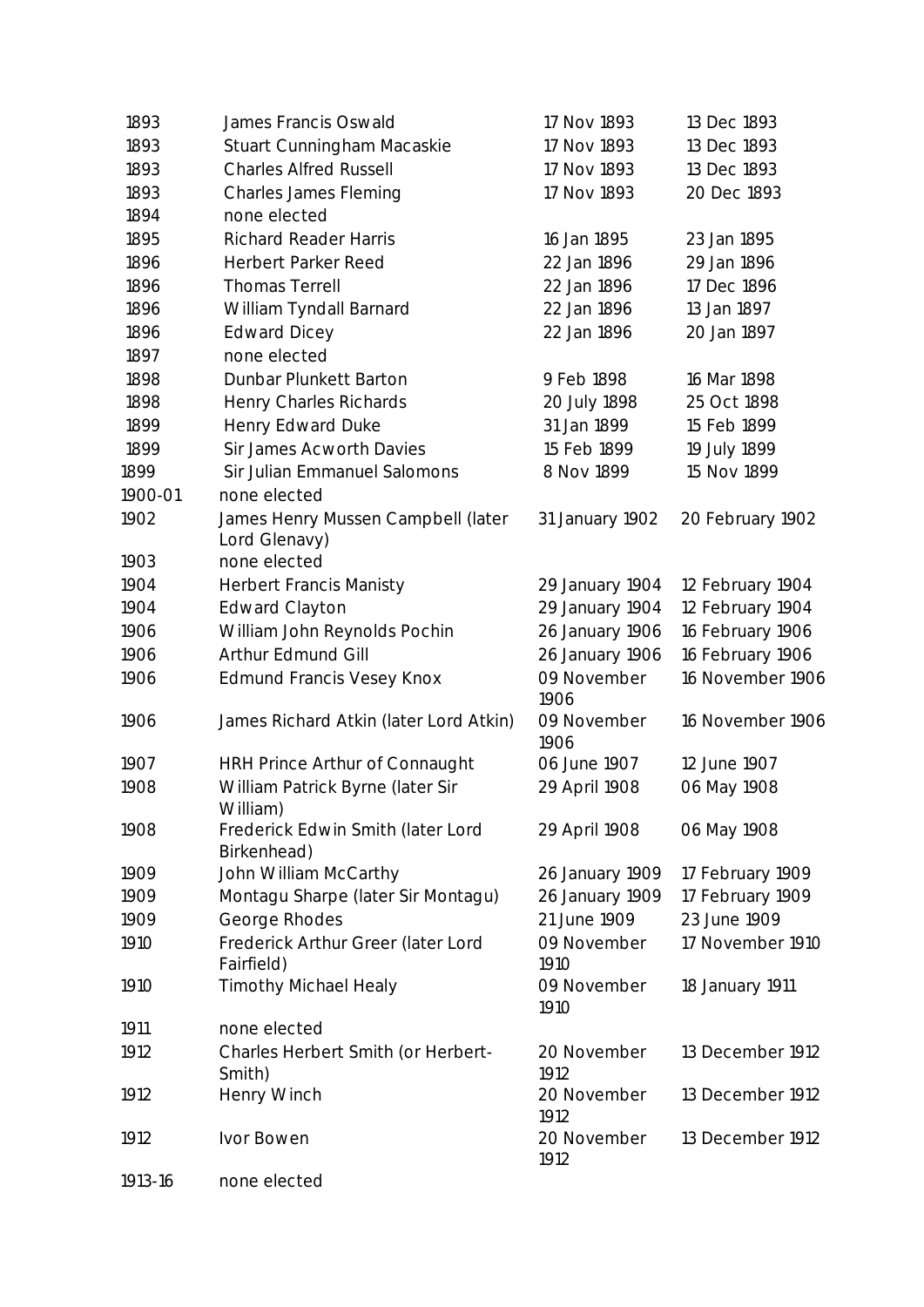| 1917    | Sir Alexander Wood Renton (or<br>Wood-Renton)            | 13 June 1917        | 24 July 1918            |
|---------|----------------------------------------------------------|---------------------|-------------------------|
| 1917    | William Clarke Hall (later Sir William)                  | 13 June 1917        | 20 June 1917            |
| 1917    | Sir Cecil Walsh                                          | 13 June 1917        | 19 September 1917       |
| 1917    | Robert Ernest Dummett (later Sir<br>Robert)              | 13 June 1917        | 20 June 1917            |
| 1917    | Sir Hamar Greenwood, bart (later<br>Lord Greenwood)      | 13 June 1917        | 20 June 1917            |
| 1918    | none elected                                             |                     |                         |
| 1919    | Arthur Warren Samuels                                    | 07 March 1919       | 02 May 1919             |
| 1920    | William Courthope Townsend Wilson<br>(later Sir William) | 16 June 1920        | 21 July 1920            |
| 1920    | Walter Greaves-Lord (later Sir Walter)                   | 16 June 1920        | 21 July 1920            |
| 1920    | George Darell Keogh                                      | 16 June 1920        | 21 July 1920            |
| 1920    | <b>Bernard Campion</b>                                   | 16 June 1920        | 21 July 1920            |
| 1920    | Harold Smith (later Sir Harold)                          | 16 June 1920        | 21 July 1920            |
| 1921    | Thomas Brash Morison (later Lord<br>Morison)             | 12 April 1921       | 15 April 1921           |
| 1922-23 | none elected                                             |                     |                         |
| 1924    | James William Ross-Brown                                 | 21 May 1924         | 18 June 1924            |
| 1924    | James Whitehead                                          | 21 May 1924         | 18 June 1924            |
| 1925    | <b>Frederick Hinde</b>                                   | 24 June 1925        | 22 July 1925            |
| 1926    | HRH Prince Henry (later Duke of<br>Gloucester)           | 28 April 1926       | 28 April 1926           |
| 1927    | <b>Richard Storry Deans</b>                              | 11 May 1927         | 20 May 1927             |
| 1927    | Augustus Andrewes Uthwatt (later<br>Lord Uthwatt)        | 11 May 1927         | 20 May 1927             |
| 1927    | George Malcolm Hilbery (later Sir<br>Malcolm)            | 11 May 1927         | 20 May 1927             |
| 1928-29 | none elected                                             |                     |                         |
| 1930    | Noel Middleton                                           | 26 November<br>1930 | 10 December 1930        |
| 1930    | Nicholas Lechmere Cunningham<br>Macaskie                 | 26 November<br>1930 | 10 December 1930        |
| 1930    | William Trevor Watson                                    | 26 November<br>1930 | 10 December 1930        |
| 1930    | Harold Derbyshire (later Sir Harold)                     | 26 November<br>1930 | 10 December 1930        |
| 1930    | Sir Albion (Henry Herbert) Richardson                    | 26 November<br>1930 | 10 December 1930        |
| 1931-33 | none elected                                             |                     |                         |
| 1934    | Robert Warden Lee                                        | 14 November<br>1934 | 19 November 1934        |
| 1934    | Hubert Joseph Wallington (later Sir<br>Hubert)           | 14 November<br>1934 | 19 November 1934        |
| 1934    | Rt Hon Oliver Frederick George<br>Stanley                | 14 November<br>1934 | declined 12 Dec<br>1934 |
| 1935    | none elected                                             |                     |                         |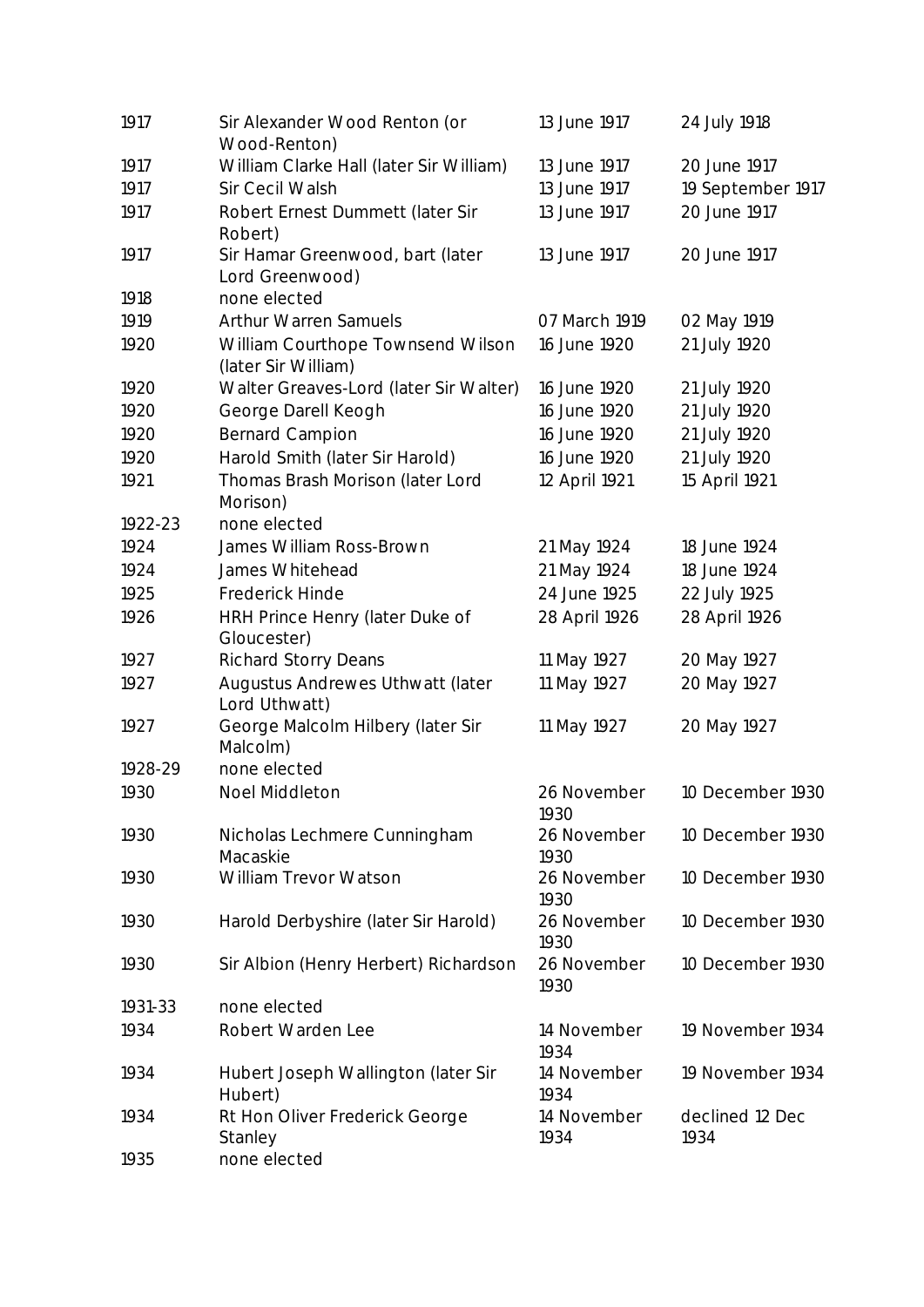| 1936 | Arnold Duncan McNair (later Lord<br>McNair)           | 24 June 1936        | 29 June 1936      |
|------|-------------------------------------------------------|---------------------|-------------------|
| 1936 | David Patrick Maxwell Fyfe (later Lord<br>Kilmuir)    | 24 June 1936        | 29 June 1936      |
| 1937 | none elected                                          |                     |                   |
| 1938 | Arthur Strettell Comyns Carr                          | 27 April 1938       | 04 May 1938       |
| 1938 | William Lennox McNair (later Sir<br>William)          | 27 April 1938       | 04 May 1938       |
| 1938 | Frederic Aked Sellers (later Sir<br>Frederic)         | 27 April 1938       | 04 May 1938       |
| 1939 | Henry William Barnard                                 | 24 November<br>1939 | 15 December 1939  |
| 1939 | Hartley William Shawcross (later Lord<br>Shawcross)   | 24 November<br>1939 | 15 December 1939  |
| 1940 | none elected                                          |                     |                   |
| 1941 | Sir Andrew Rae Duncan                                 | 25 April 1941       | 02 May 1941       |
| 1942 | Sir (John) Bertrand Watson                            | 15 April 1942       | 22 April 1942     |
| 1942 | Leonard John Stone (later Sir Leonard)                | 15 April 1942       | 29 April 1942     |
| 1943 | Sydney Elsdon Pocock                                  | 26 May 1943         | 30 June 1943      |
| 1943 | Sir John Forster (later Lord Forster)                 | 26 May 1943         | 07 July 1943      |
| 1943 | Henry Edwin Salt                                      | 26 May 1943         | 30 June 1943      |
| 1944 | none elected                                          |                     |                   |
| 1945 | Wilfrid Alexander Barton                              | 11 April 1945       | 18 April 1945     |
| 1945 | Henry Broome Durley Grazebrook                        | 11 April 1945       | 18 April 1945     |
| 1945 | Michael Edward Rowe (later Sir<br>Michael)            | 11 April 1945       | 18 April 1945     |
| 1946 | none elected                                          |                     |                   |
| 1947 | Percy Charles Lamb                                    | 16 July 1947        | 24 September 1947 |
| 1947 | Sir Patrick Devlin (later Lord Devlin)                | 16 July 1947        | 24 September 1947 |
| 1947 | John Waddington Brunyate                              | 16 July 1947        | 24 September 1947 |
| 1948 | Albert Denis Gerrard (later Sir Denis)                | 17 November<br>1948 | 15 December 1948  |
| 1948 | George Pollock                                        | 17 November<br>1948 | 15 December 1948  |
| 1948 | Herbert Edmund Davies (later Lord<br>Edmund-Davies)   | 17 November<br>1948 | 15 December 1948  |
| 1949 | Sir (Alfred Henry) Lionel Leach                       | 10 November<br>1949 | 17 November 1949  |
| 1950 | James Mould                                           | 22 November<br>1950 | 13 December 1950  |
| 1950 | Archie Pellow Marshall (later Sir<br>Archie)          | 22 November<br>1950 | 13 December 1950  |
| 1951 | John Selwyn Brooke Lloyd (later Lord<br>Selwyn-Lloyd) | 21 November<br>1951 | 27 November 1951  |
| 1952 | Cecil Arthur James Bonner                             | 30 April 1952       | 13 May 1952       |
| 1952 | Reginald Charles Vaughan                              | 30 April 1952       | 13 May 1952       |
| 1952 | Geoffrey William Tookey                               | 30 April 1952       | 13 May 1952       |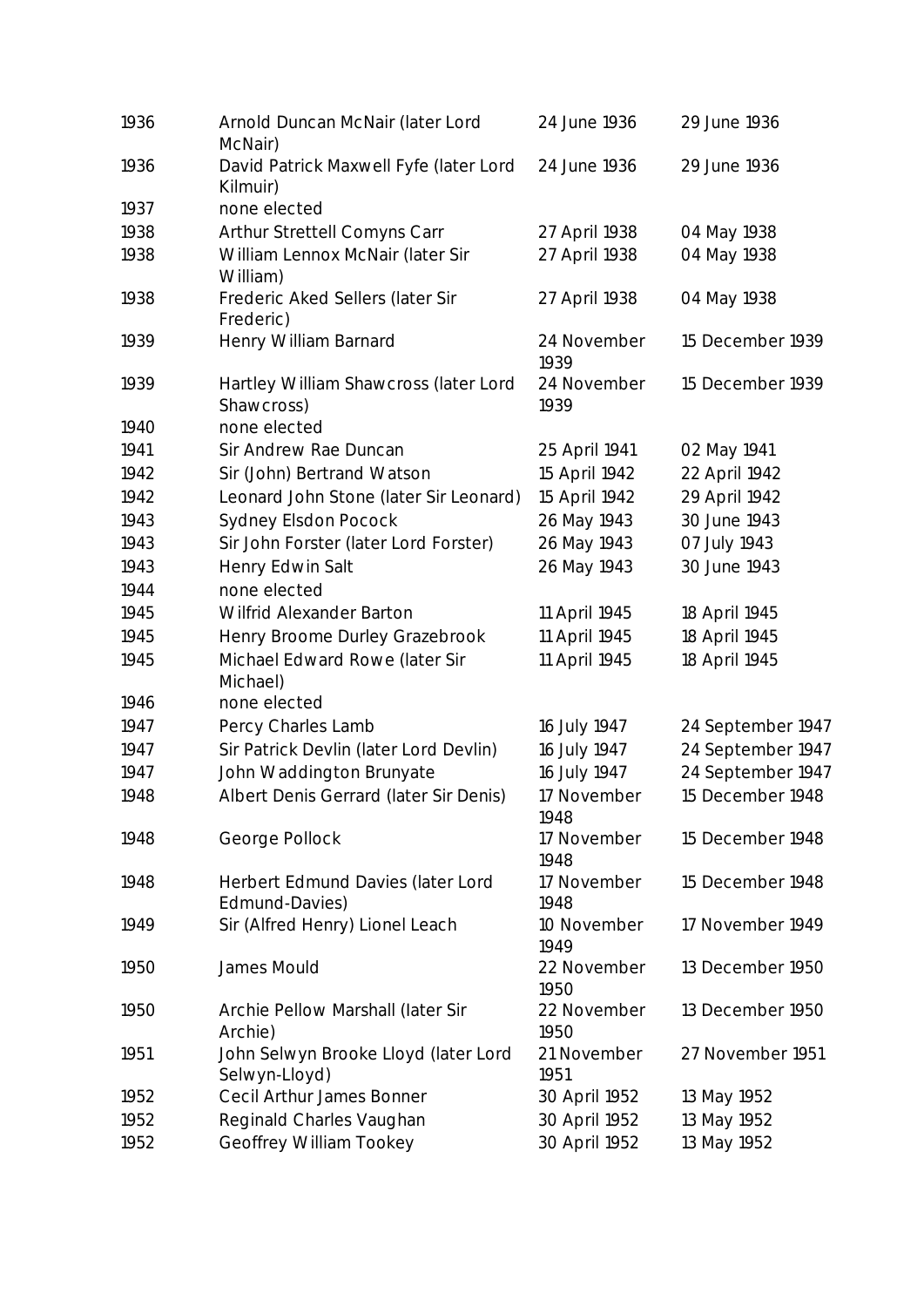| 1952    | Dingle Mackintosh Foot (later Sir<br>Dingle)      | 30 April 1952       | 13 May 1952      |
|---------|---------------------------------------------------|---------------------|------------------|
| 1953    | Lucien Macull Dominic De Silva                    | 18 November<br>1953 | 24 November 1953 |
| 1953    | John Ramsay Willis I(later Sir John)              | 18 November<br>1953 | 24 November 1953 |
| 1954    | David Karmel                                      | 06 July 1954        | 20 July 1954     |
| 1954    | Christopher Nyholm Shawcross                      | 06 July 1954        | 20 July 1954     |
| 1955    | Sir Herscht Lauterpacht                           | 19 January 1955     | 02 February 1955 |
| 1956    | Claude Humphrey Meredith Waldock                  | 27 November         | 15 December 1956 |
|         | (later Sir Humphrey)                              | 1956                |                  |
| 1956    | Roy Ernest Borneman                               | 27 November<br>1956 | 15 January 1957  |
| 1956    | Roy Mickel Wilson (later Sir Roy)                 | 27 November<br>1956 | 15 December 1956 |
| 1956    | <b>Hugh Elvet Francis</b>                         | 27 November<br>1956 | 15 December 1956 |
| 1956    | Charles John Hamson                               | 27 November<br>1956 | 15 January 1957  |
| 1957    | none elected                                      |                     |                  |
| 1958    | Sir (William) Ivor Jennings                       | 05 June 1958        | 16 June 1958     |
| 1958    | Kenneth Robert Hope Johnston                      | 05 June 1958        | 16 June 1958     |
| 1958    | John Megaw (later Sir John)                       | 05 June 1958        | 16 June 1958     |
| 1959    | Michael Richard Hoare                             | 11 November<br>1959 | 24 November 1959 |
| 1959    | Richard Marven Hale Everett                       | 11 November<br>1959 | 24 November 1959 |
| 1960    | <b>Richard Haddow Forrest</b>                     | 02 November<br>1960 | 16 November 1960 |
| 1960    | Frederick Elwyn Jones (later Lord<br>Elwyn-Jones) | 02 November<br>1960 | 16 November 1960 |
| 1960    | Rudolph Lyons (later Sir Rudolph)                 | 01 February<br>1961 | 07 February 1961 |
| 1961    | Sir Kenneth Hamilton Bailey                       | 01 February<br>1961 | 01 February 1961 |
| 1961    | Sir Gerald Gray Fitzmaurice                       | 01 February<br>1961 | 07 February 1961 |
| 1961    | George Stanley Waller (later Sir<br>George)       | 01 February<br>1961 | 07 February 1961 |
| 1962-63 | none elected                                      |                     |                  |
| 1964    | Frank Alleyne Stockdale                           | 11 February<br>1964 | 25 February 1964 |
| 1964    | Leonard Caplan                                    | 11 February<br>1964 | 25 February 1964 |
| 1964    | David Powell Croom-Johnson (later<br>Sir David)   | 11 February<br>1964 | 25 February 1964 |
| 1964    | William Lloyd Mars-Jones (later Sir<br>William)   | 11 February<br>1964 | 25 February 1964 |
| 1965    | Leslie James Morris Smith                         | 12 May 1965         | 18 May 1965      |